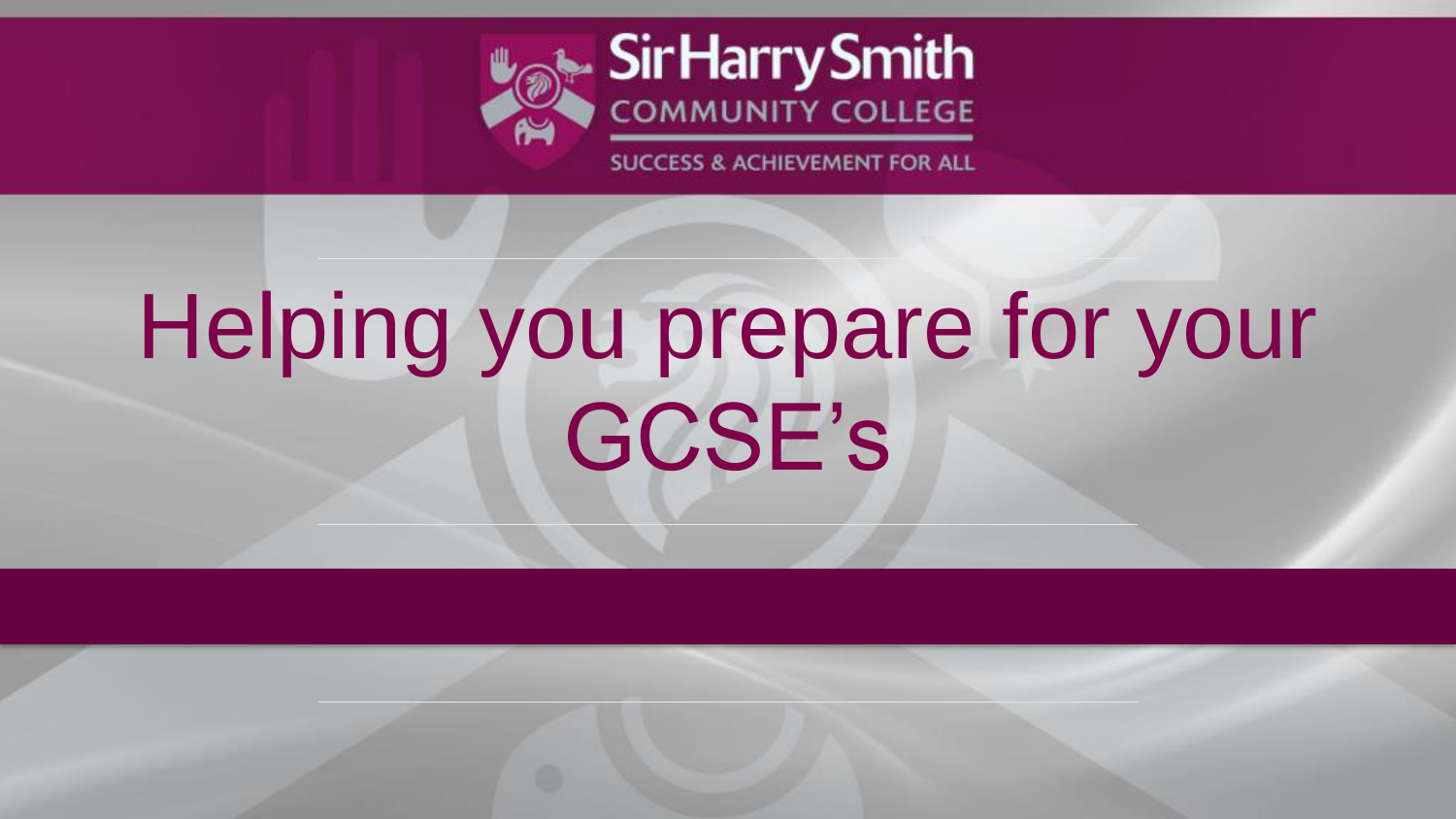

- To ensure you have the best chance to do well in your GCSE's you need to be as best prepared as possible. The best way to do this is to prepare in the following ways:
	- Prepare a revision timetable
	- Work out the best ways for you to revise
	- Organise your notes and your revision space
	- Go to revision sessions
	- Organise yourself for exam day, e.g. have the right equipment ready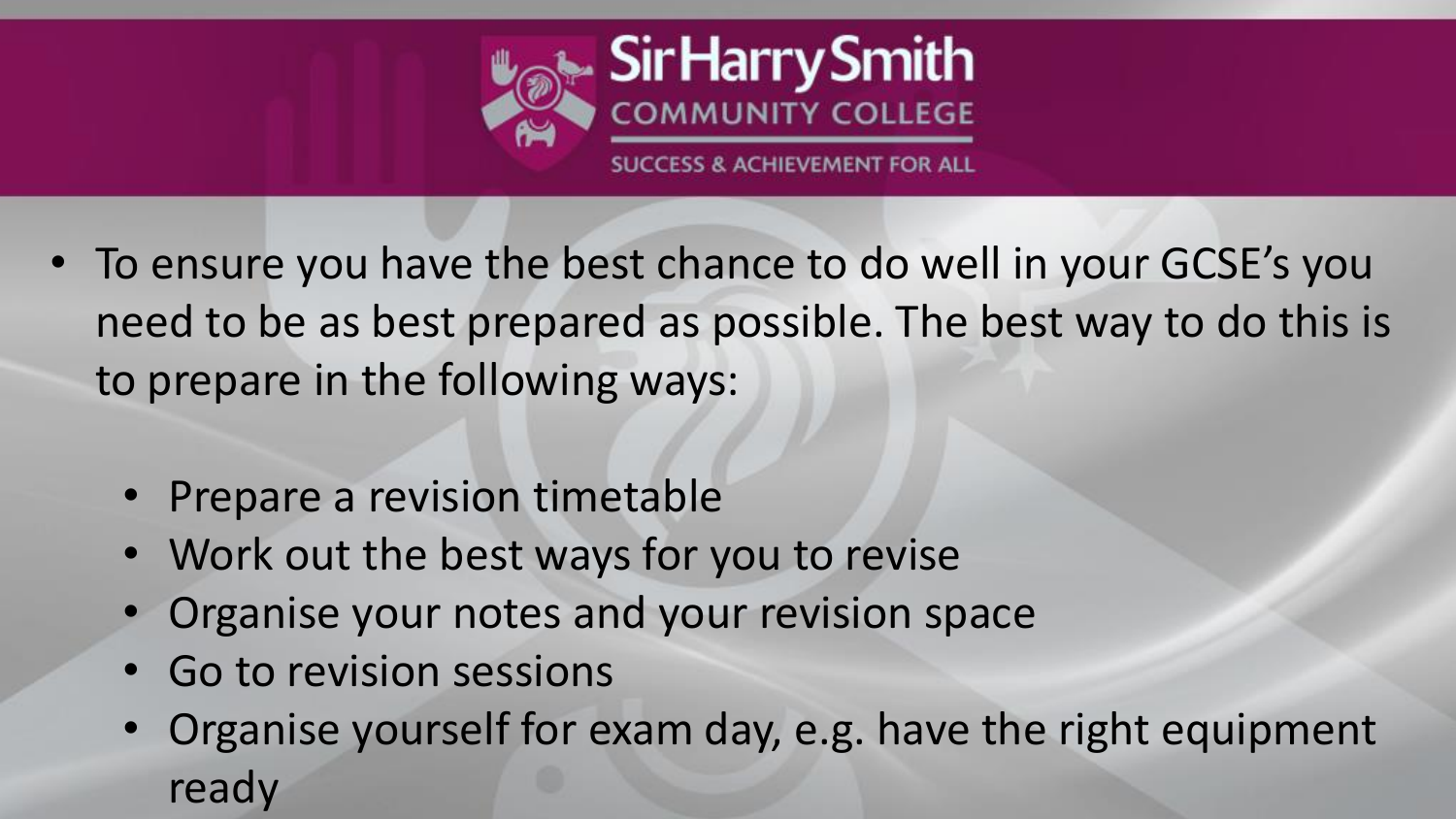

## **Preparing a revision timetable**

- You have all been give a revision timetable to use, or else you may already have your own.
- Plan your revision in chunks of around 30 minutes, with breaks in between.
- Put your dates of your exams on the revision timetable and work back. This will let you best plan your revision time to your exams.
- Use the guide given with your revision timetable to budget your time in the best way possible.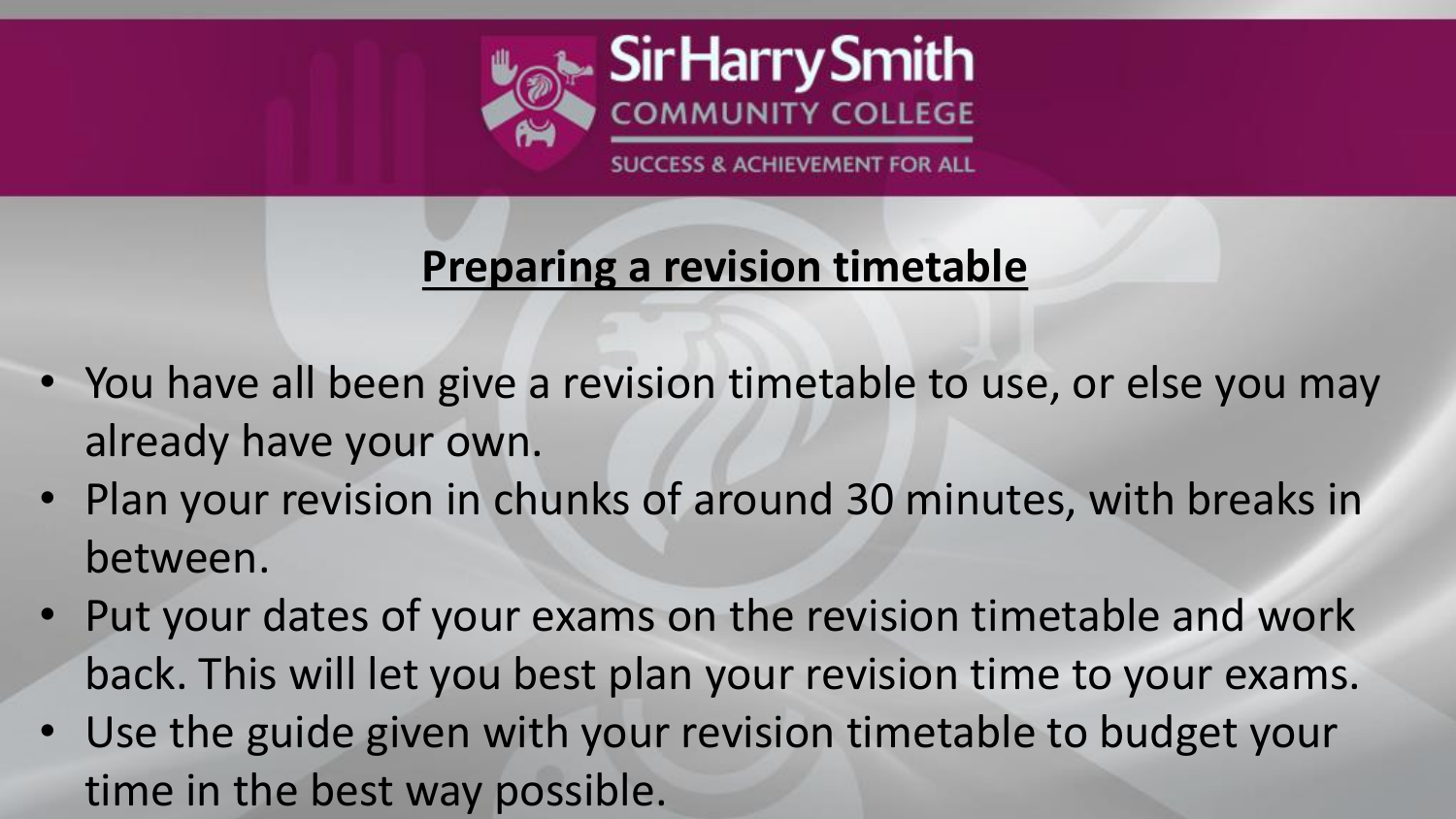

### **The best way for you to revise**

- Use the GCSE Revision Tips guide you have been given.
- Start your revision as early as possible, if you haven't already.
- Work out which learning style suits you best.
- From this work out which Revision Techniques might be best to try.
- Starting early means you can try a few different ones to find the best ways for you.
- Your tutors should also help by trying some out in tutor time.
- Use the revision techniques page to plan your sessions.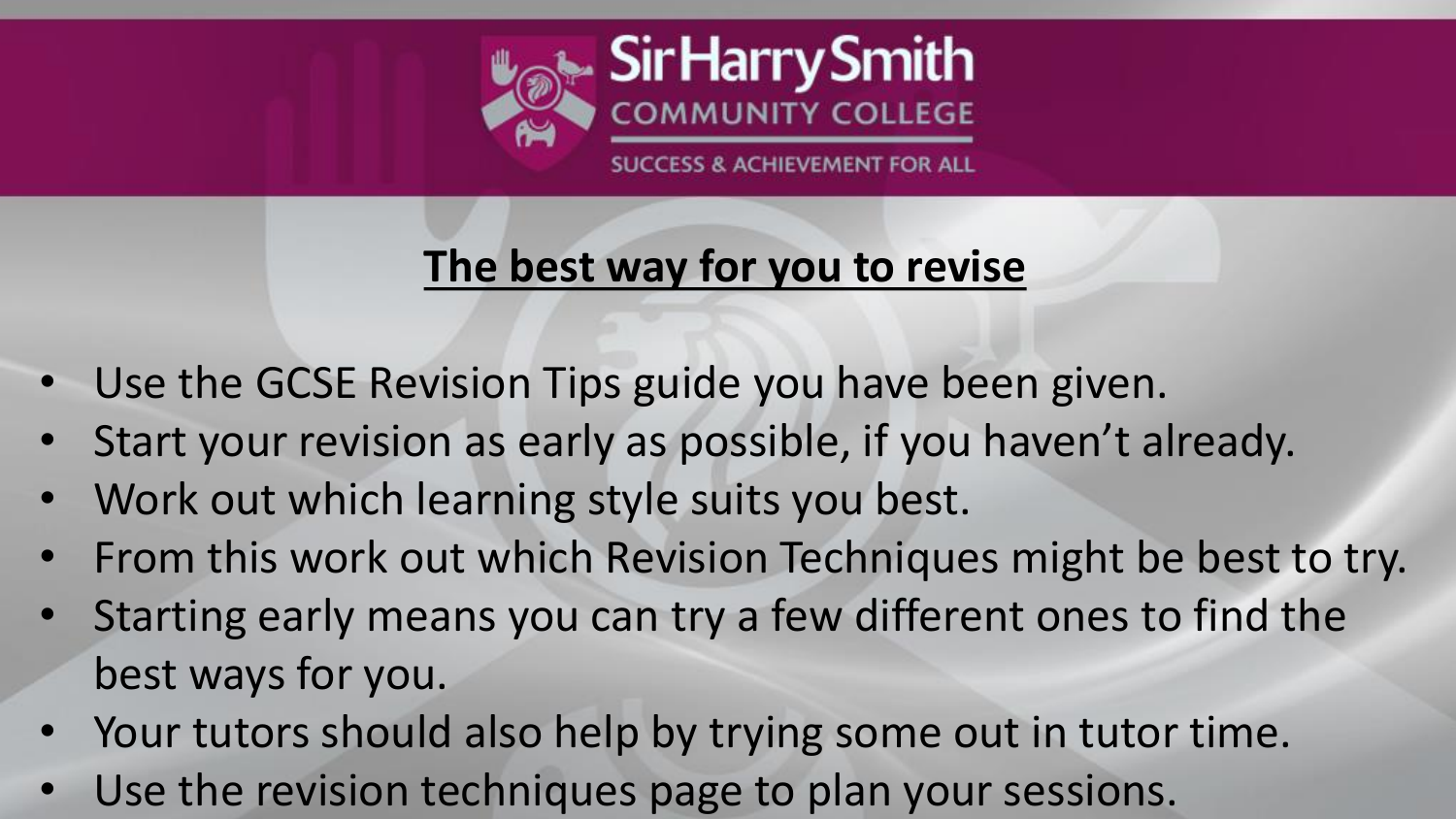

#### **Organising your notes and revision space**

- Organise your notes into files/folders or sets of information for each subject.
- Add revision guides to these for subjects where they are available and use these.
- Have equipment handy and a clean and tidy space this will help you feel calmer and more relaxed.
- Eat well and drink plenty of water, being dehydrated will mean you are less able to concentrate and complete tasks.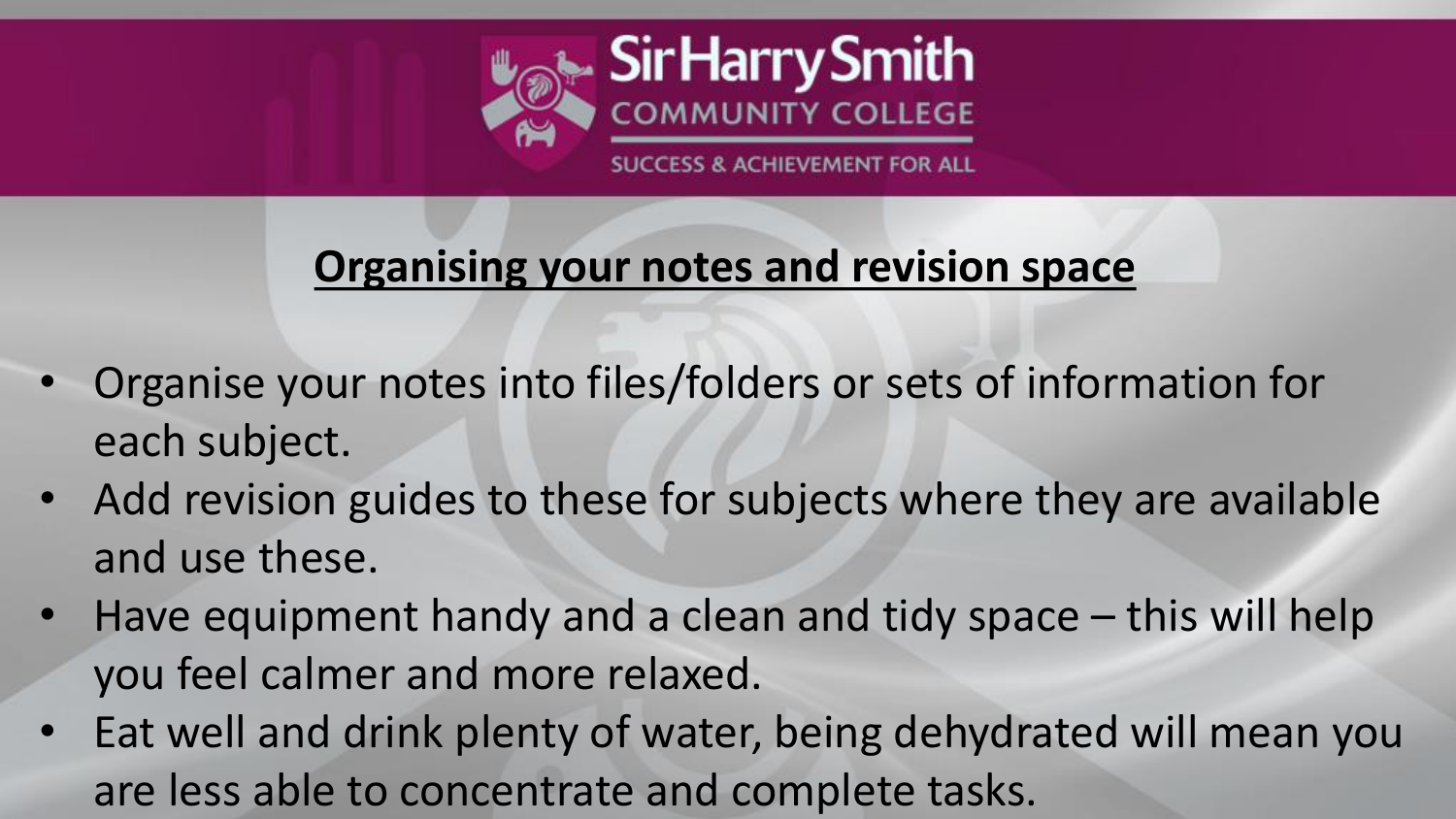

**CESS & ACHIEVEMENT FOR ALL** 

#### **Revision sessions**

- Attend as many revision sessions as you can even if you only learn a few things it is worth it.
- Ask questions in revision sessions to ensure you get the most information from your teachers.
- Ask for practice papers and when you do them, ask teachers to mark them for you.
- Add notes from revision sessions to your folders and files at home so that you have all the information together.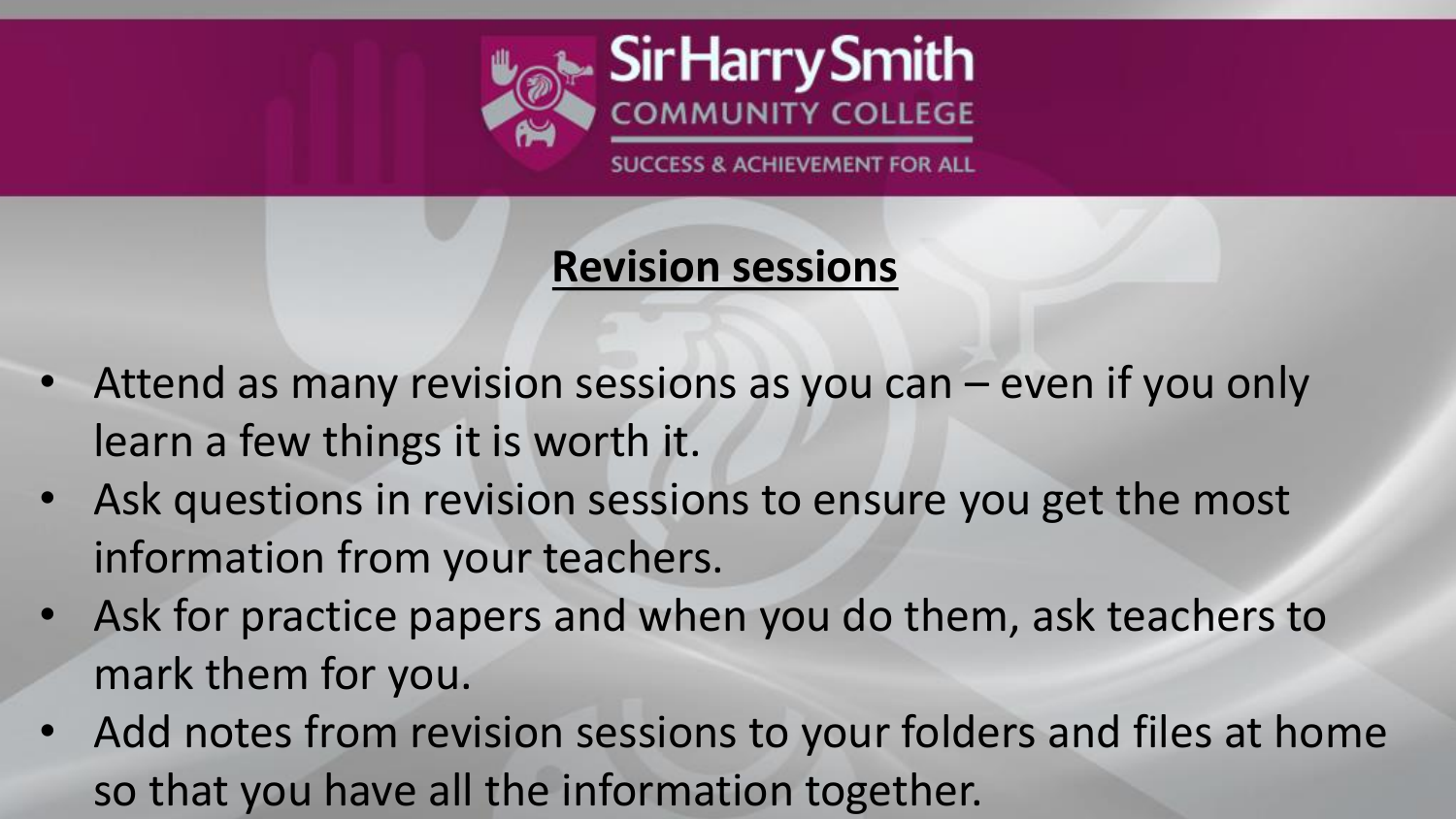

### **Organising yourself for exam days**

- Know your exam timetable and what time your exam starts.
- Be fresh, get up in good time, shower and EAT breakfast. This will help kick start your brain as it uses huge amounts of glucose in exams. Students who eat breakfast perform better in GCSE's.
- Have water ready for the exam don't dehydrate and lose concentration.
- Have equipment ready for the exam and on that note, **we have a present for everyone!!!**